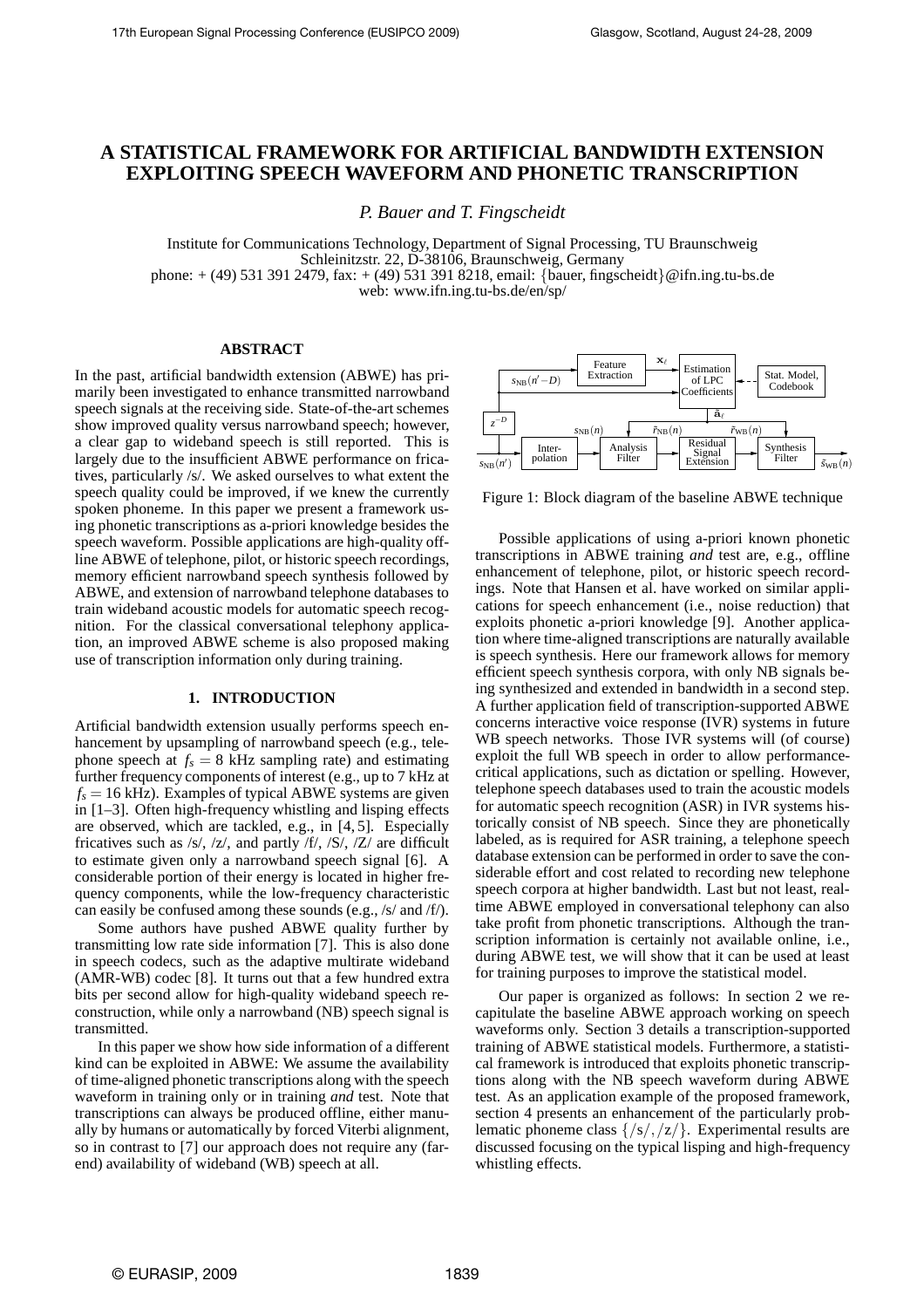

Figure 2: Baseline estimation of wideband LPC coefficients

## **2. THE BASELINE ABWE SYSTEM**

The high-level baseline ABWE scheme similar to [10] using only the speech waveform is shown in Fig. 1 [11]. It employs a hidden Markov model (HMM) as proposed in [1]. Fig. 2 details the estimation of WB linear predictive coding (LPC) coefficients. A brief overview and some specifics of the system are given now: The narrowband  $(f_s = 8 \text{ kHz})$  speech signal  $s_{NB}(n')$  with sample index  $n'$  is subject to interpolation yielding the upsampled speech signal  $s_{NB}(n)$  ( $f_s = 16$ ) kHz) with sample index *n*. The actual processing of the interpolated speech signal consists of three steps: A wideband LP (linear prediction) analysis filter, extension of the resulting narrowband residual  $\tilde{r}_{NB}(n)$  by spectral folding (zeroing every other sample), and final LP synthesis filtering of the extended excitation signal  $\tilde{r}_{WB}(n)$  using the same coefficients as the analysis filter. Since there are only modifications in the upper frequency band (4...8 kHz) and the LP analysis and synthesis filters are exactly inverse, this scheme is transparent towards the lower band of the resulting estimated wideband speech signal  $\tilde{s}_{WB}(n)$ . In the following we describe how the estimated wideband LPC coefficient vector  $\tilde{\mathbf{a}}_{\ell} \in \mathbb{R}^{16}$ in frame  $\ell$  is computed from the narrowband speech signal.

#### **2.1 Estimation of Wideband LPC Coefficients**

After delay compensation to yield a narrowband speech signal  $s_{NB}(n'-D)$  that is time-aligned to its interpolated version at 16 kHz, feature extraction is performed. It operates with a frame length of 20 ms and a frame shift of 10 ms; accordingly the wideband LPC coefficients are updated every 10 ms. The primary features are 10 autocorrelation coefficients, the zero crossing rate, gradient index, normalized relative frame energy, local kurtosis, and spectral centroid, as proposed in [10]. A linear discriminant analysis (LDA) is employed to reduce the dimensionality of the primary feature vector from  $d_0 = 15$  to  $d = 5$ . The resulting feature vector  $\mathbf{x}_{\ell} \in \mathbb{R}^d$  is subject to a statistical model.

Assuming that in frame  $\ell$  the HMM is in a certain state  $s_{\ell} = i, i \in \mathbb{S} = \{1, \ldots, N\}$ , the observation probability density function (PDF)  $p(x_\ell | s_\ell = i)$  for the known observation



Figure 3: Novel estimation of wideband LPC coefficients exploiting phonetic transcriptions  $\varphi$ 

 $\mathbf{x}_{\ell}$  is computed from a Gaussian mixture model (GMM) obtained in training. Frame-wise state a-posteriori probabilities are then recursively computed by combining the pre-trained state transition probabilities  $P(s_\ell = i | s_{\ell-1} = j)$  with the observation PDFs as follows:

$$
P(s_{\ell} = i | \mathbf{X}_{\ell}) = C \cdot p(\mathbf{x}_{\ell} | s_{\ell} = i)
$$

$$
\sum_{j=1}^{N} P(s_{\ell} = i | s_{\ell-1} = j) \cdot P(s_{\ell-1} = j | \mathbf{X}_{\ell-1}). \quad (1)
$$

Note that the sequence of observations is denoted as  $\mathbf{X}_\ell = \{\mathbf{x}_\ell, \mathbf{x}_{\ell-1}, \ldots, \mathbf{x}_1\}$  and that factor  $C$  normalizes the sum of the a-posteriori probabilities over all states  $s_{\ell}$  to one.

A vector quantizer (VQ) codebook of upper band (UB) cepstral vectors  $\hat{\mathbf{y}}_{\text{UB}}^{(i)}$  with index  $i = 1, ..., N$  obtained during training is used together with the state a-posteriori probabilities in (1) to perform a minimum mean square error (MMSE) estimation of the upper frequency band in the cepstral domain:

$$
\tilde{\mathbf{y}}_{\mathrm{UB},\ell} = \sum_{i=1}^{N} \hat{\mathbf{y}}_{\mathrm{UB}}^{(i)} \cdot \mathbf{P}(s_{\ell} = i | \mathbf{X}_{\ell}). \tag{2}
$$

This can be converted to the UB power spectrum  $\tilde{\phi}_{UB}(e^{j\Omega''})$ and assembled with the squared periodogram of the lower band  $\tilde{\phi}_{NB}(e^{j\Omega'})$  to the WB power spectrum  $\tilde{\phi}_{WB}(e^{j\Omega})$ . Note that the normalized frequencies  $\Omega', \Omega''$  cover only the lower and upper band of the wideband signal, respectively. A final conversion via the Levinson-Durbin recursion yields the wideband LPC coefficient vector  $\tilde{\mathbf{a}}_{\ell}$ .

#### **2.2 Training Process**

The training process requires wideband speech data. It is performed offline according to [10] as follows: As a first step, UB cepstral coefficients are derived from each WB speech frame by selective linear prediction (SLP) and subsequent Levinson-Durbin recursion. LBG training then yields the VQ codebook that consists of *N* cepstral vectors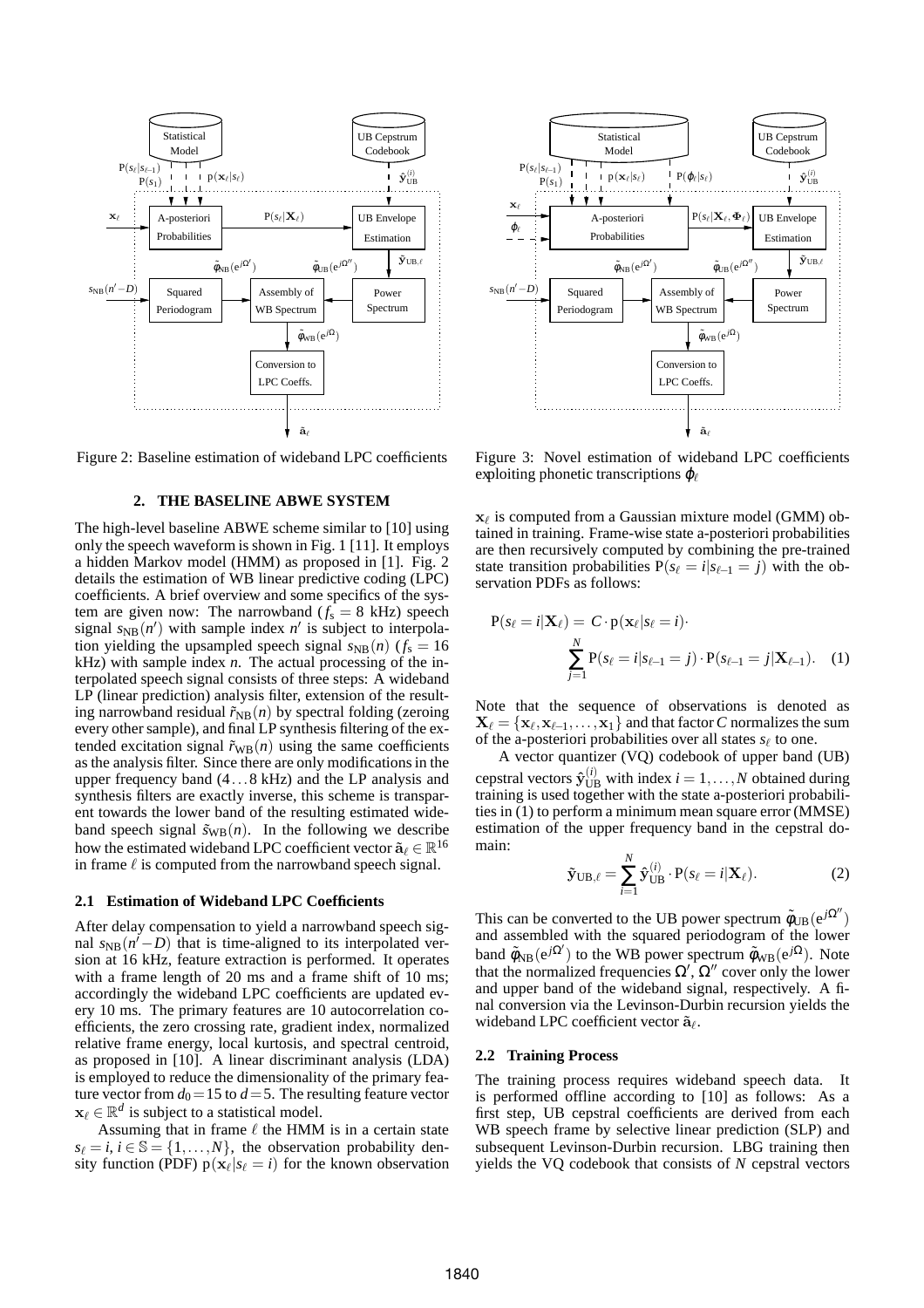$\mathbf{\hat{y}}_\mathrm{UB}^{(i)} = \mathrm{E}\{\mathbf{y}_\mathrm{UB}|s_\ell = i\} \in \mathbb{R}^9$  representing the upper frequency band. The *N* codebook entries implicitly define the HMM states  $s_{\ell}$ , since each frame  $\ell$  is assigned to a certain index *i* by vector quantization. In a second step, these classification results are used together with frame-wise obtained primary feature vectors in order to train an LDA matrix as part of the feature extraction in section 2.1. In a third step, state probabilities  $P(s_1 = i)$  and state transition probabilities  $P(s_{\ell} = i | s_{\ell-1} = j)$  are derived according to [1]. Finally, using the LDA-transformed feature vectors  $x_\ell$  the parameters of GMM-based observation PDFs  $p(\mathbf{x}_{\ell} | s_{\ell} = i)$  are trained by means of the expectation maximization (EM) algorithm: A scalar weighting factor, a mean vector, and a diagonal covariance matrix for every *d*-dimensional normal distribution. For each HMM state, a separately trained GMM of  $G = 8$ mixtures is used.

## **3. STATISTICAL FRAMEWORK FOR ABWE USING PHONETIC TRANSCRIPTIONS**

Based on the baseline ABWE system described in section 2, a statistical framework for ABWE exploiting a-priori known phonetic transcriptions along with the speech waveform will be presented in the following. The resulting modifications concerning ABWE training and test are shown in Fig. 3. Note that phonetic transcriptions can be used either within the training process only (section 3.1), or for both training and test (sections 3.1 and 3.2).

## **3.1 Training Process Using Transcriptions**

Along with the WB speech signals for training, this section assumes the availability of time-aligned phonetic class labels  $\varphi_{\ell} \in \mathbb{P}$  that are taken from the phonetic class alphabet  $\mathbb{P}$  of size  $N_{\phi} \leq N$ . Given any HMM state  $s \in \mathbb{S} = \{1, \ldots, N\}$ , these phonetic class labels shall be uniquely related by a mapping function  $f(s) = \varphi$  in training. Note that on the other hand, an HMM state *s* is always uniquely related to an UB cepstral codebook entry  $\hat{\mathbf{y}}_{\text{UB}}^{(i)}$  with index *i*, and vice versa, which we denote by  $s = i$ .

The way the HMM states become phoneme-classspecific in training is that the VQ codebook entries are trained on speech data of a particular phoneme class. This is done by means of supervised training (instead of LBG)

$$
\hat{\mathbf{y}}_{\text{UB}}^{(i)} = \text{E}\{\mathbf{y}_{\text{UB}}|\varphi = f(s=i)\}, \ \ i = 1, ..., N,
$$
 (3)

where the given phoneme class  $\varphi$  is taken from time-aligned phonetic class labels. Based on a state assignment corresponding to the phoneme-class-specific codebook classes (3), the rest of the training process is performed in analogy to section 2.2, i.e., training of the LDA matrix, of the initial state and state transition probabilities, as well as of the GMM parameters for the observation PDFs. Note that in principle,  $f(s) = \varphi$  can be a one-to-one mapping  $(N = N_{\varphi})$ , or multiple states can be assigned to the same phoneme class ( $N > N_{\varphi}$ ). In section 4, we will present application experiments to the latter case.

#### **3.2 Estimation of Wideband LPC Coefficients Using Transcriptions**

The recursive computation of the state a-posteriori probabilities (1) can be modified to exploit phonetic transcriptions by

$$
P(s_{\ell} = i | \mathbf{X}_{\ell}, \mathbf{\Phi}_{\ell}) = C \cdot p(\mathbf{x}_{\ell} | s_{\ell} = i) \cdot P(\boldsymbol{\varphi}_{\ell} | s_{\ell} = i) \cdot \sum_{j=1}^{N} P(s_{\ell} = i | s_{\ell-1} = j) \cdot P(s_{\ell-1} = j | \mathbf{X}_{\ell-1}, \mathbf{\Phi}_{\ell-1}), \quad (4)
$$

with  $\mathbf{\Phi}_{\ell} = {\phi_{\ell}, \phi_{\ell-1}, \dots, \phi_1}$  being the sequence of transcriptions. Note that here the chain rule has been applied in the form of

$$
p(\mathbf{x}_{\ell}, \boldsymbol{\varphi}_{\ell} | s_{\ell} = i) = p(\mathbf{x}_{\ell} | \boldsymbol{\varphi}_{\ell}, s_{\ell} = i) \cdot P(\boldsymbol{\varphi}_{\ell} | s_{\ell} = i),
$$

and due to the tight relation between states and phoneme classes we assumed  $p(\mathbf{x}_{\ell}|\boldsymbol{\varphi}_{\ell}, s_{\ell} = i) = p(\mathbf{x}_{\ell}|s_{\ell} = i)$ . The term  $P(\varphi_{\ell}|s_{\ell} = i)$  in (4) denotes the elements of a *phonetic transcriptions matrix*, which shows that unlike in training, we no longer model the dependency of phoneme class  $\pmb{\varphi}_\ell$  from state  $s_{\ell}$  by a unique deterministic function  $f(s_{\ell}) = \varphi_{\ell}$ . It expresses the reliability of the transcription process that can be carried out either manually by human transcriptors or automatically by forced Viterbi alignment, and can be modeled by

$$
P(\varphi_{\ell}|s_{\ell}=i) = \begin{cases} 1-\varepsilon, & \text{if } f(s_{\ell}) = \varphi_{\ell} \\ \frac{\varepsilon}{N\varphi-1}, & \text{else,} \end{cases}
$$
(5)

where  $\varepsilon$  denotes a small value and  $\sum_{\varphi_{\ell} \in \mathbb{P}}$  $P(\varphi_\ell|s_\ell=i)=1.$ Please note in  $(5)$  the similarity of the (statistically moti-

vated) phonetic transcriptions matrix to the (deterministic) mapping  $f(s_\ell) = \varphi_\ell$  as it was used in training.

MMSE estimation of upper band cepstral coefficients is finally performed in analogy to (2) under a moderate interframe smoothing constraint as motivated, e.g., in [12]:

$$
\sqrt{2\left(\tfrac{10}{\ln 10}\right)^2} \cdot ||\mathbf{\tilde{y}}_{\text{UB},\ell-1} - \mathbf{\tilde{y}}_{\text{UB},\ell}||^2 \leq 30\,\text{dB}.
$$

## **4. EXPERIMENTS**

Investigations about ABWE recently demonstrated that the entries of a speaker-independently LBG-trained VQ codebook obtained from the baseline training process in section 2.2 are insufficient to produce sharp /s/- and /z/-sounds [6]. For these critical phonemes, the LBG-trained codebook entries appear spectrally too flat in the upper frequency band, which is just a consequence of the data in a codebook class being represented by its class mean. This produces lisping effects forming *the* major obstacle for the acceptance of ABWE.

#### **4.1 Simulation Setup**

We performed artificial speech bandwidth extension experiments based on the US SpeechDat-Car database [13] in order to investigate the performance on the critical fricative class  $\{ \sqrt{s}/\sqrt{z} \}$  that was found to be responsible for the typical lisping problem [6]. The required WB speech data for training purposes was taken from six male and six female speakers. Each of them provided two speech sessions. The resulting 24 speech sessions were excluded from the ABWE test. For test purposes a 10% subset of the 404 sessions of the remaining 202 speakers was utilized.

## *4.1.1 First experiment*

The first ABWE experiment is just performed according to the baseline scheme of section 2 with  $N = 24$  states.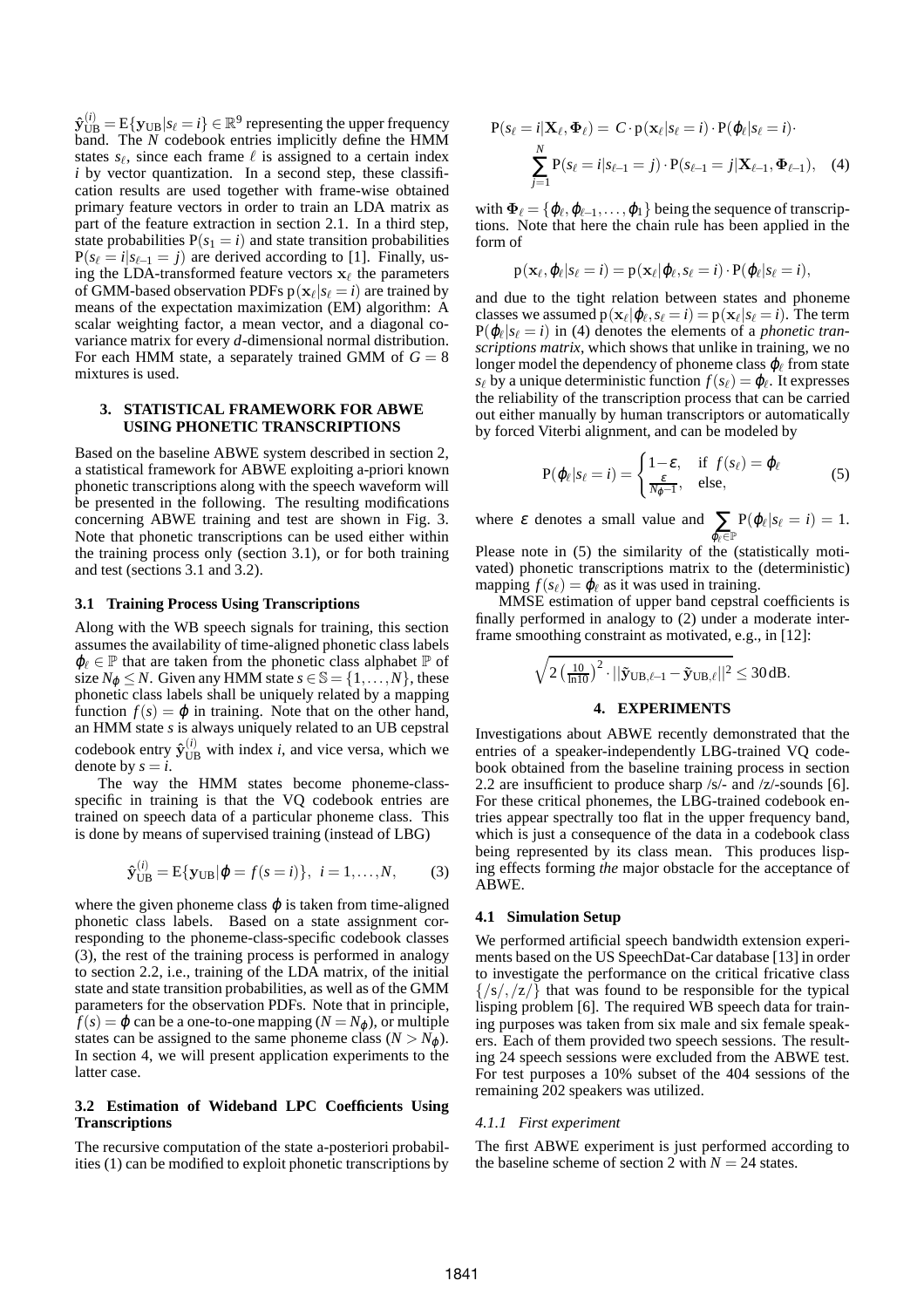# *4.1.2 Second experiment*

The ABWE test of the second experiment still works according to section 2.1, whereas the training process is already based on section 3.1 making use of phonetic transcriptions. The VQ codebook consists of  $N = 24$  entries that have been trained as follows: We define two phoneme classes. The first phoneme class  $\varphi = \sqrt{\frac{s}{\sqrt{z}}/2}$  comprises all sounds except phonemes /s/, /z/. It is sufficiently represented by 16 HMM states  $s \in \{1, ..., 16\}$  as shown in [10]. For simplicity, the respective codebook entries are LBG-trained on all available data. The second phoneme class  $\{ \frac{\mathcal{S}}{\mathcal{S}} \mid \mathcal{S} \neq \mathcal{S} \}$  turned out to be sufficiently represented by the remaining 8 HMM states. The training of the 8 codebook entries was found to be advantageously conducted by performing a 64 entry LBG training on /s/ frames only, and keeping only the 8 *sharpest* centroids. They are determined as those codebook entries with the largest cepstral distance to the mean of the 64 found preliminary centroids, with the important constraint that the 0th cepstral coefficient must be larger than the mean 0th coefficient of the preliminary centroids. These 8 codebook entries are used to commonly represent the fricatives /s/ and /z/ in a sharp fashion. Both can be jointly treated in the upper frequency band, since their discriminating characteristics (voicing properties) are mostly contained in the lower band [6].

#### *4.1.3 Third experiment*

The training process of the third experiment is exactly the same as of the second one, however, the ABWE test is performed now according to section 3.2, i.e., also including transcription information. For the statistical framework in (4), the elements of the size  $2 \times 24$  phonetic transcriptions matrix

$$
P(\varphi_{\ell}|s_{\ell}=i) = \begin{cases} 1-P(i), & \text{if } \varphi_{\ell} = \overline{\{\mathcal{S}/\mathcal{S}/z\}} \\ P(i), & \text{if } \varphi_{\ell} = \{\mathcal{S}/\mathcal{S}/z\} \end{cases} \tag{6}
$$

are given by

$$
P(i) = \begin{cases} \varepsilon, & 1 \le i \le 16 \\ 1 - \varepsilon, & 17 \le i \le 24. \end{cases}
$$

The value  $\varepsilon$  is assumed as 10<sup>-4</sup>. Note that this experiment represents a two-class-problem only, i.e.,  $N_{\phi} = 2 < N = 24$ . Equation (6) is therefore a simplified variant of (5).

## **4.2 Experimental Results**

In order to get a rough impression about the ABWE performance of the three experiments, Fig. 4 exemplarily illustrates the respective spectrograms for the utterance *"less poisonous"*. Note that the critical fricatives /s/ and /z/ are marked on the top of the figure. The upper graph  $4(a)$ shows the original NB speech spectrogram, whereas the lower graph 4(e) shows the perfect WB speech spectrogram representing the upper bound of performance. As expected, the middle graphs  $4(b)$ -(d) depicting the spectrograms of the three ABWE experiments lie somewhere in between. Note the improvement of  $4(c)$  vs.  $4(b)$  at the first instance of /s/. Apart from that, both spectrograms appear quite similar. A significant improvement can be reported for graph 4(d), which is – for all phoneme instances  $\frac{s}{a}$  and  $\frac{z}{-}$  very close to graph 4(e). Due to the a-priori known transcription in ABWE training and test, a more precise spectral representation of the upper frequency band is achieved. Hence, the typical lisping effect disappears.



Figure 4: Spectrograms from top to bottom: (a) 8 kHz original speech, (b) baseline ABWE speech (1st experiment) (c) ABWE speech using transcriptions in training only (2nd experiment), (d) ABWE speech using transcriptions in training and test (3rd experiment), (e) 16 kHz original speech; the utterance spoken was *"less poisonous"*.

Fig. 5 shows for all three ABWE experiments time averages of the state a-posteriori probabilities  $P(s_\ell = i | \mathbf{X}_\ell)$  and  $P(s_{\ell} = i | \mathbf{X}_{\ell}, \mathbf{\Phi}_{\ell})$ , respectively, measured on fricatives. The HMM states  $s_\ell = i$  of graph 5(b) and 5(c) are phoneme-classspecific according to section 4.1.2 (i.e., including classes 17 to 24 that produce sharp /s/- and /z/-sounds), whereas those of graph  $\overline{5(a)}$  are not (see section 4.1.1). Nevertheless, there are obviously states in graph 5(a) that clearly represent fricatives, e.g.,  $i = 7, 8, 20$  or 23. A serious problem is that these states do not sufficiently discriminate between the two sharpsounding phonemes /s/, /z/ and the other fricatives /S/, /Z/, and /f/. Lisping effects are the consequence. Having a look at graph 5(b), just state  $s_\ell = 4$  contributes to the aforementioned lisping problem. In return, a high-frequency whistling artifact is introduced by the additional states  $i = 17, \ldots, 24$  that are actually intended for the phoneme class  $\{ \frac{\langle s \rangle}{\langle z \rangle} \}$ . However, all fricatives more or less contribute to these states, not only /s/ and /z/. Again phonemes /S/, /Z/ and /f/ produce the main confusion: Although they usually exhibit only moderate UB energy, a reconstruction via the last 8 states rather produces a whistling sound. Finally, as expected graph 5(c) reveals a perfect discrimination between the phoneme class  $\{$ /s $/$ ,/z $/$ } (last 8 states) and the other sounds (first 16 states). This significant improvement leads to the reduction of both effects lisping and whistling.

## **5. CONCLUSIONS**

We have presented a statistical framework for artificial bandwidth extension (ABWE) that governs the recursive computation of state a-posteriori probabilities exploiting a-priori known phonetic transcriptions along with the narrowband speech waveform. The typical lisping problem of ABWE systems has been reduced by adding  $\{$ /s/,/z/ $\}$ -class-specific states through a transcription-supported ABWE training. This already leads to an audible improvement of online ABWE in conversational telephony. However, in some cases slight high-frequency whistling is introduced in return. Therefore, high quality ABWE was presented using phonetic